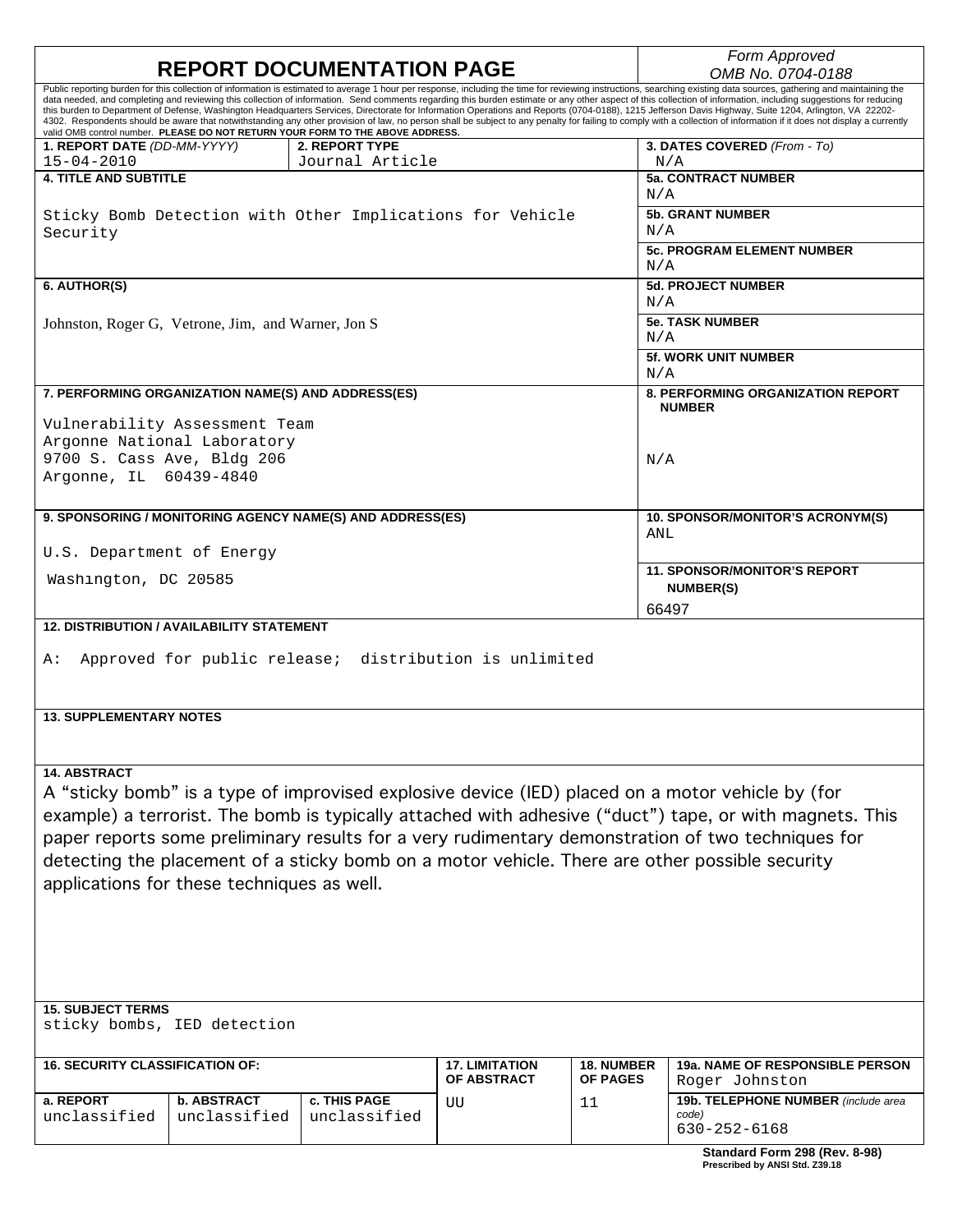### Sticky Bomb Detection with Other Implications for Vehicle Security\*

Roger G. Johnston, Jim Vetrone, and Jon S. Warner

Vulnerability Assessment Team Argonne National Laboratory

#### Introduction

 A "sticky bomb" is a type of improvised explosive device (IED) placed on a motor vehicle by (for example) a terrorist. The bomb is typically attached with adhesive ("duct") tape, or with magnets. This paper reports some preliminary results for a very rudimentary demonstration of two techniques for detecting the placement of a sticky bomb on a motor vehicle. There are other possible security applications for these techniques as well.

#### Method 1: Tire Pressure

 The weight of a truck and its cargo load can theoretically be determined from measurements of the tire pressure.[1] We investigated whether small changes in a vehicle's weight—such as that caused by the addition of a sticky bomb—could be detected by monitoring the vehicle's tire pressure.

 The pressure was measured using a Vernier 12-bit analog-to-digital converter to sample a MKS Baratron differential pressure transducer (model 223BD-1ABB, ~\$600) with 1 Torr pressure range full scale. The effective differential pressure resolution was approximately 0.001 Torr. (For comparison, there are 760 Torr in a standard atmosphere, and 0.001 Torr  $\approx$  1/1000 of a mm of mercury  $\approx$  0.13 Pascal  $\approx$  19 millionths of a pound per square inch). Much more sensitive pressure transducers are available commercially.

 Tire pressure measurements were made on a parked 2004 PT Cruiser automobile (because that is what we had available to experiment on). The engine was off during measurements.

!!!!!!!!!!!!!!!!!!!!!!!!!!!!!!!!!

<sup>\*</sup> Editor's Note: This paper was not peer reviewed.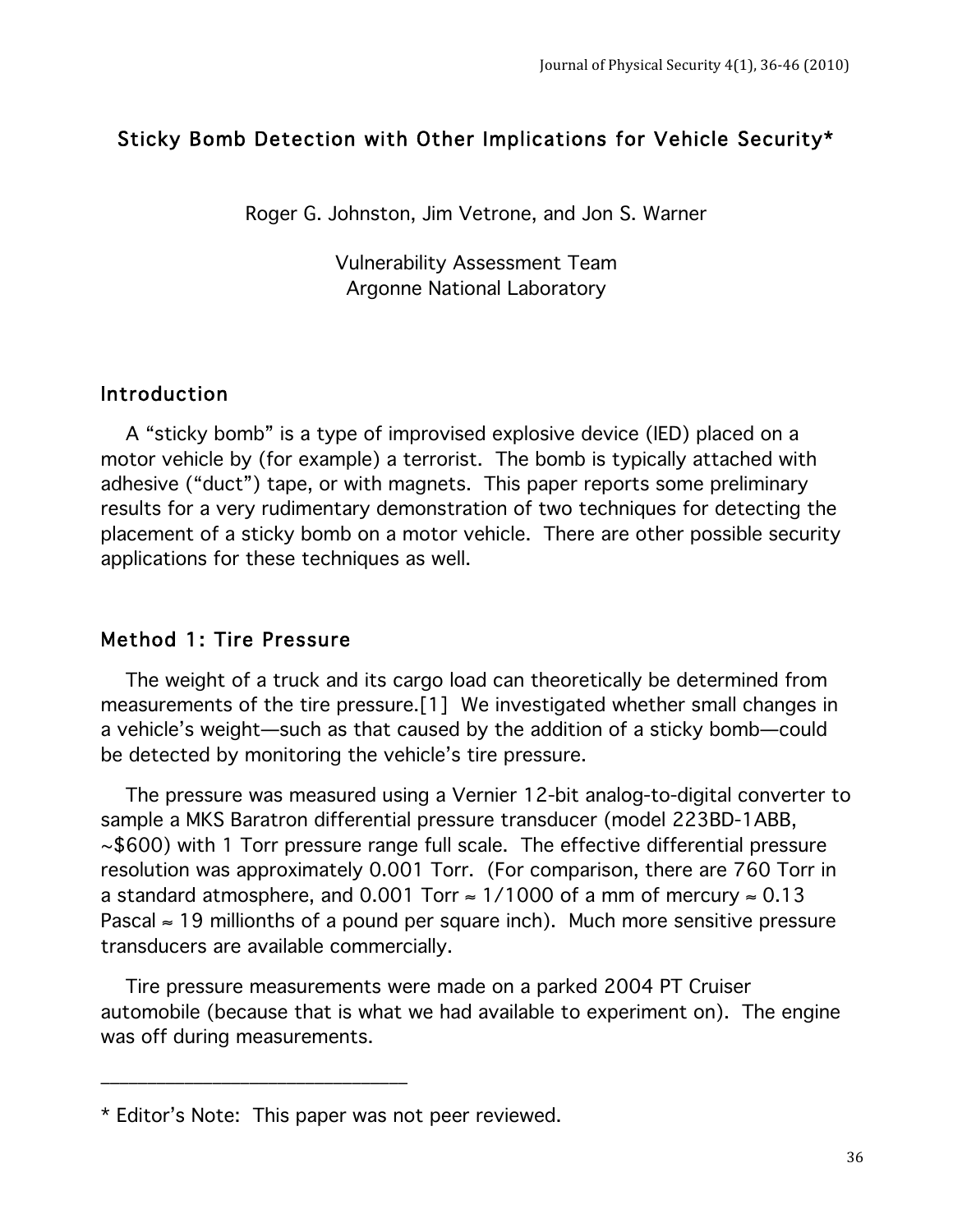The Baratron pressure transducer remained external to the car and its tire. Figures 1 and 2 show the experimental setup. Tubing was used to attach one end of the Baratron to the tire's stem. A 'T' in the tubing allowed the other end of the Baratron to be connected to a shutoff valve. Initially, the valve was opened so that the pressure (provided by the tire) was equalized on each side of the Baratron. The shutoff valve was then closed. Next, weight was added or subtracted from the vehicle. Any change, positive or negative, in the differential pressure across the Baratron was measured with the Vernier analog-to-digital converter and recorded with a notebook computer as a function of time.



Figure 1 - Schematic of the experiment.



Figure 2 - The actual experiment.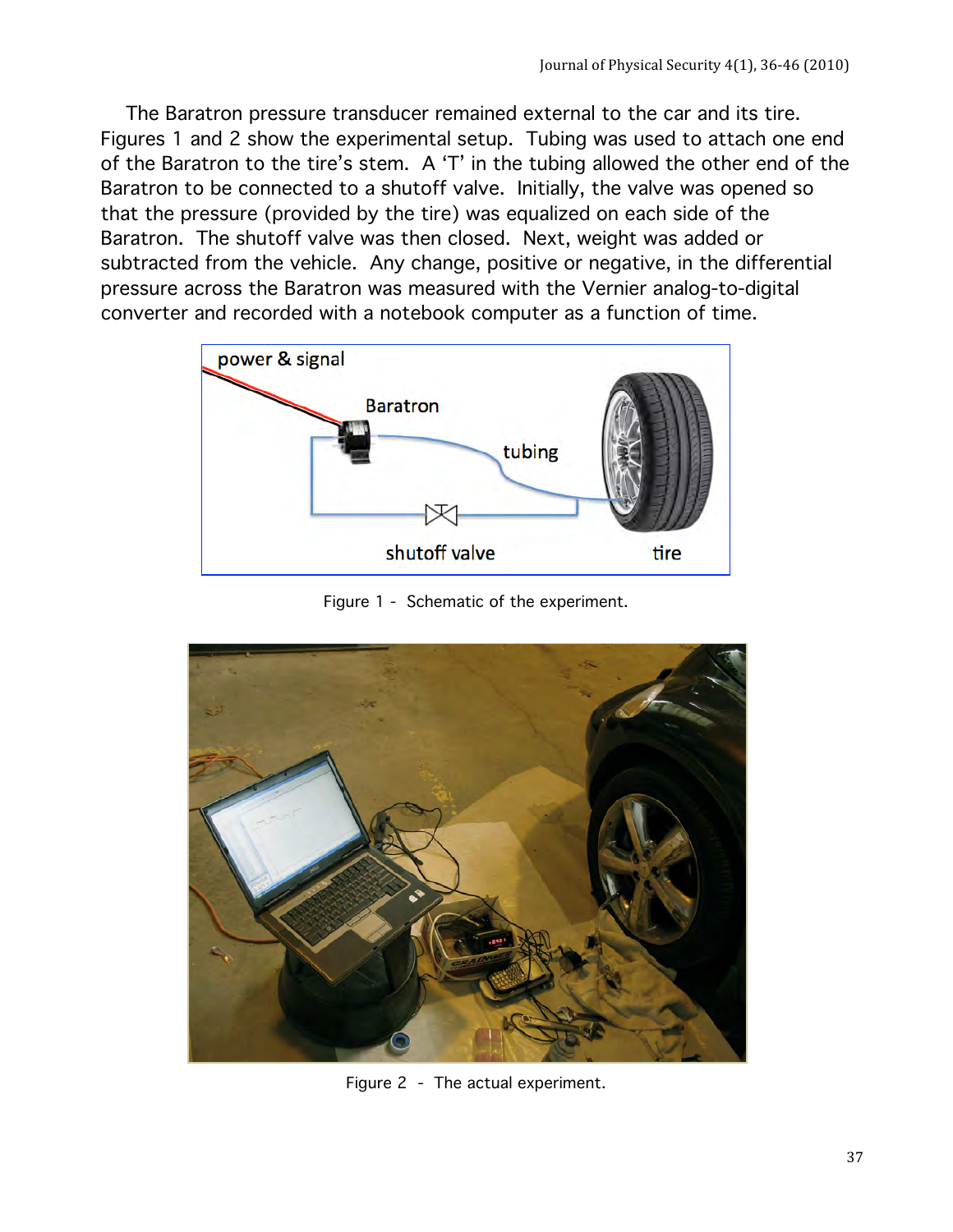Experimental results are shown in Figures 3-8. Figure 3 shows that the addition of a 10-pound weight to the car can be easily detected by the increase of air pressure in the front, driver's side tire.



Figure 3 - 10 lb weight. Differential tire pressure as a function of time. While monitoring the pressure of the front, driver's side tire, a 10-pound weight was added to the driver's floor area at 0.5 minutes, then removed at 1 minute. (No driver was in the vehicle at the time.) A real sticky bomb would most likely be placed on the vehicle's exterior or the under carriage. The tire pressure increased when the weight was added, then returned to its original value when the weight was removed. A 0.010 volt change in the vertical axis corresponds approximately to a pressure change of 0.001 Torr.

 Though we did not study the issue carefully, we believe the noise shown in figure 3 and subsequent graphs is a combination of electronic noise, analog-todigital conversion noise, and background mechanical vibration/acoustical noise transmitted to the tire through the air and ground. Only the latter would cause true pressure oscillations in the tire. (The experiment was conducted in a relatively noisy environment about 2 km from a construction site.)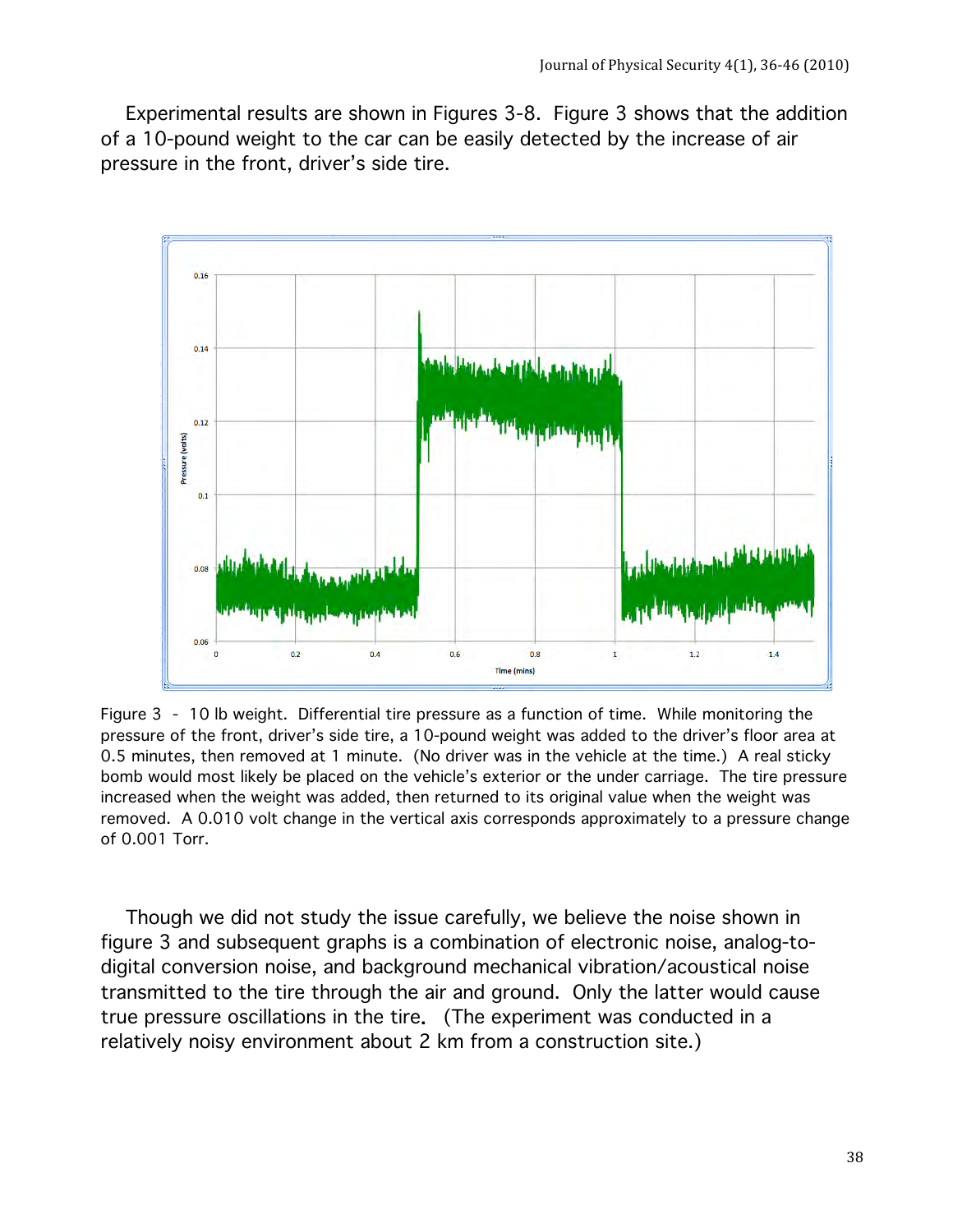

Figure 4 - Results for the same experiment in figure 3 except that the weight was 2 pounds, a value closer to the minimum effective mass of a sticky bomb used to attack a vehicle.



Figure 5 - The same experiment for 1 pound. The overall downward drift in the differential pressure may be due to some combination of a slow leak, temperature changes in the tire, and an incoming weather pressure front.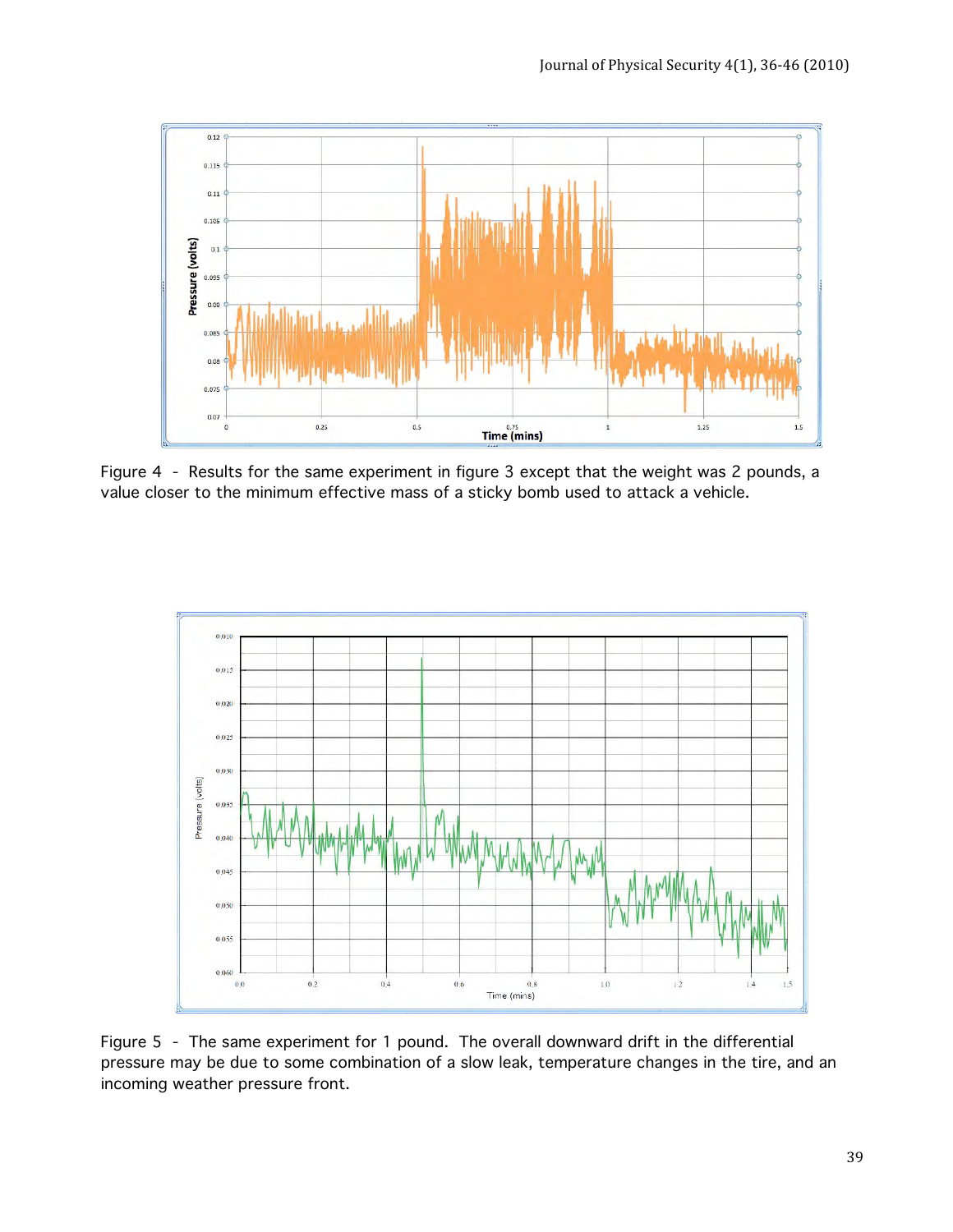

Figure 6 - The same experiment using a 4-ounce weight fairly gently placed on the driver's floor. The weight was added at approximately 2 minutes, removed at 4 minutes, replaced at 6 minutes, and removed at 8 minutes. While it is difficult to see the step functions caused by the extra weight amid the noise, pressure spikes clearly indicate when the weight has been added or removed. Wind or rain, however, might create similar spikes.

## Discussion: Tire Pressure

 Figures 3-6 indicate little difficulty in detecting the addition (or subtraction) of 1 or 2 pounds from the automobile. Figure 6 arguably suggests that as little as 4 ounces can be detected.

 Improvements to this measurement technique should be possible by increasing the pressure sensitivity, reducing the high frequency noise in the pressure measurements, and moderating (or correcting for) the long-term drift. The latter, however, is not much of a problem since we are looking for only very short-term changes to the tire pressure.

 Note that the change in tire pressure would be less for a vehicle that had more than 4 tires, such as a large truck.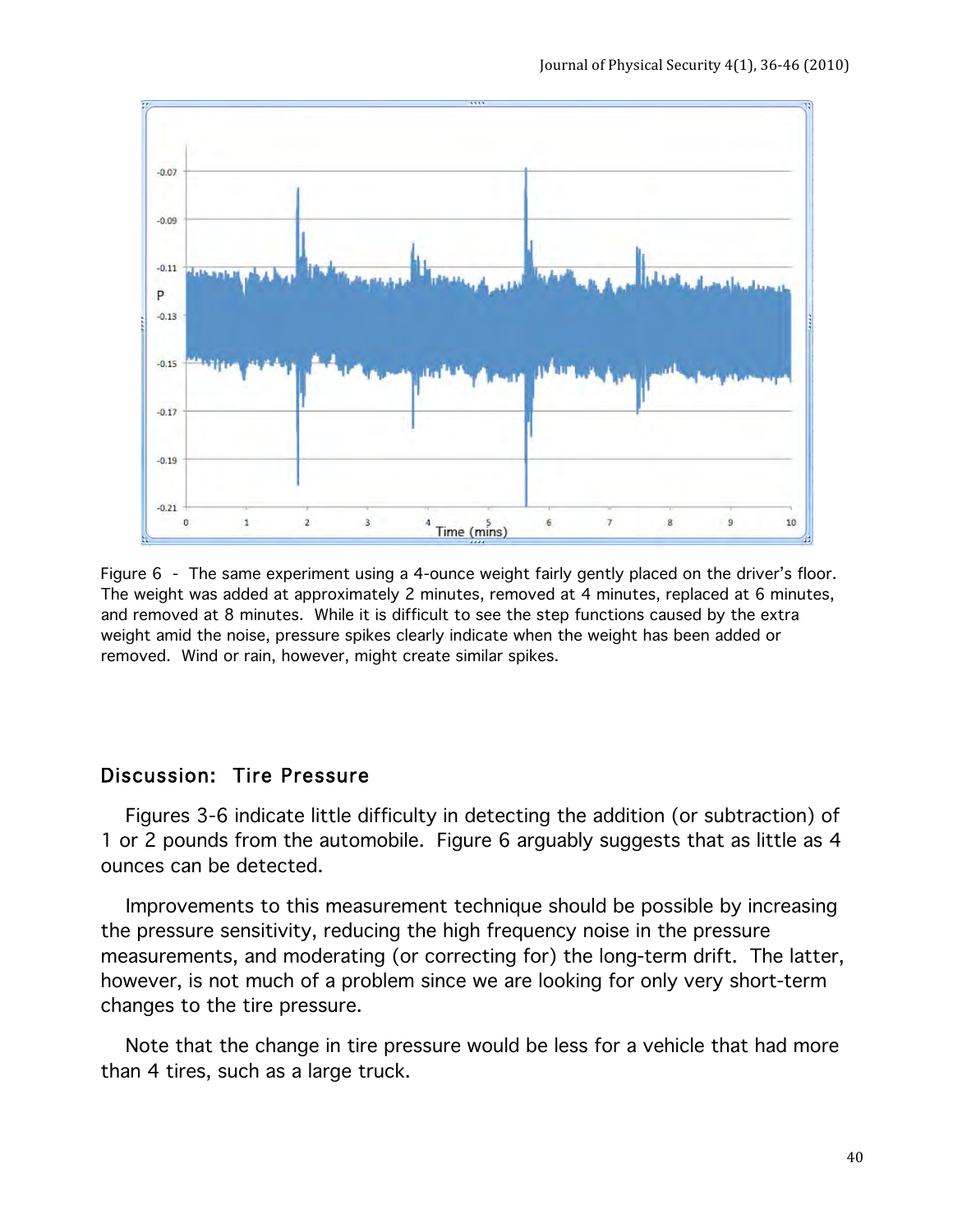Our results are for a parked vehicle. Making measurements on a moving vehicle would be more challenging, though perhaps a multi-axis accelerometer and measurement of the tire temperature could be used to correct (at least partially) for engine noise, road vibrations, and thermal changes. Wind and rain would no doubt also complicate the interpretation of the measurements. We suspect this technique would work at some level for a moving vehicle, but at a reduced sensitivity.

 Placing the pressure transducer inside the tire—as is currently done with the much lower sensitivity tire pressure sensors used in modern cars to report low tire pressure—would probably be required for monitoring the tire pressure of a vehicle in motion.

 There are other potential security applications for this technique beyond sticky bombs. Theft of a vehicle's contents, or smuggling unauthorized cargo onto a vehicle could be easily detected. It might be possible to detect the placement of a surreptitious Global Positioning System (GPS) or other illicit tracking device on a vehicle if the surreptitious package included a long-life battery, radio frequency transponder, and antenna.

 Figure 7 and 8 also suggest that monitoring the tire pressure could be used to detect vehicle intrusion. Figure 7 shows what happens to the tire pressure when a person entered the back seat of a vehicle, then left 30 seconds later. Figure 8 demonstrates the intriguing idea that we can determine which door of the vehicle is opened by monitoring the pressure on just one tire.



Figure 7 - Detecting a masher entering a parked car. A 145-pound man entered the back seat of the car at 0.5 minutes, then left at approximately 1 minute. The back door remained open throughout. Being in the back seat, his weight was distributed unevenly between the 4 tires, only one of which was being monitored for pressure changes (the front, driver's side tire).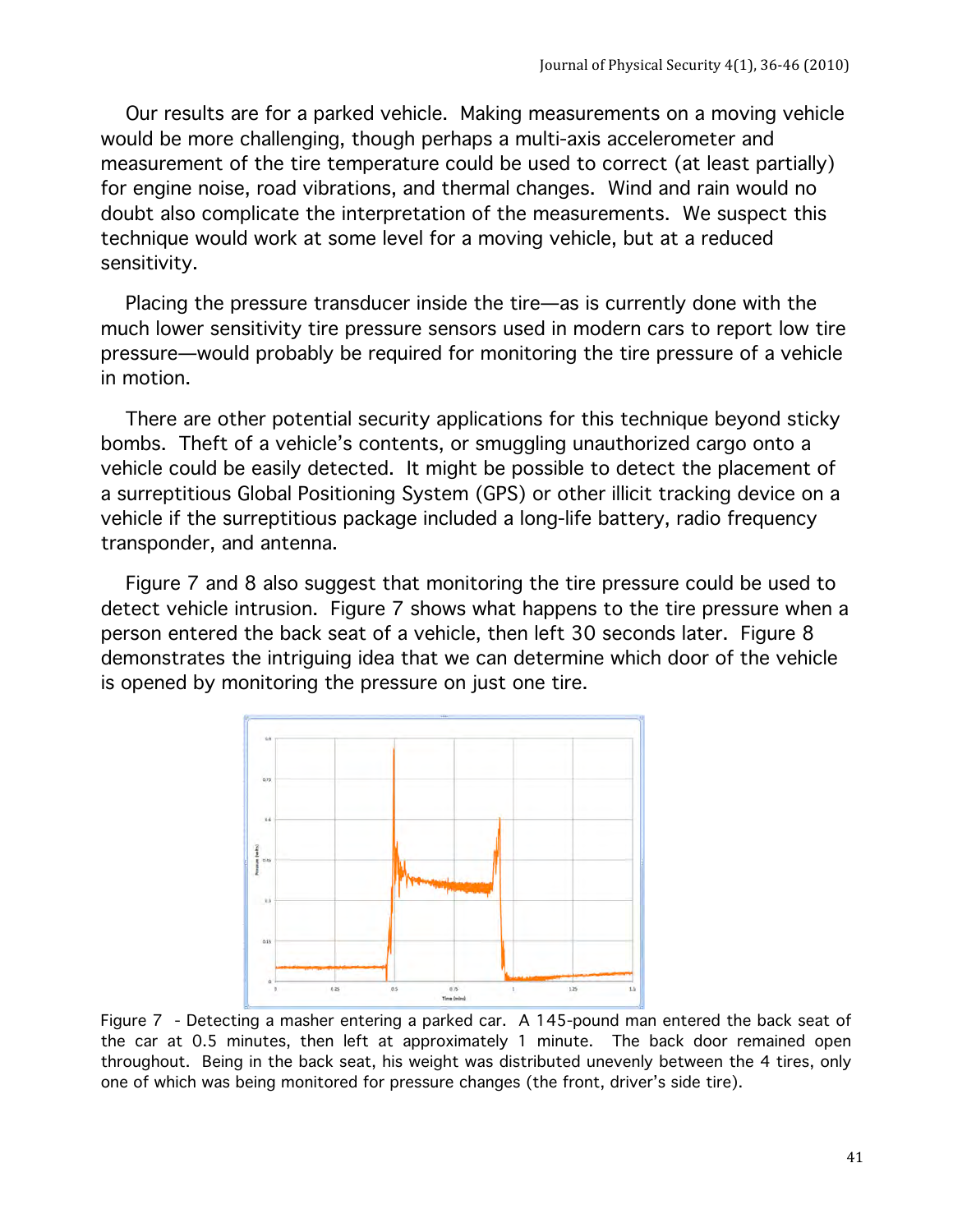

Figure 8 - By monitoring the pressure of the front, driver's side tire, it is possible to determine which of 4 doors are opened. Each of the 4 doors was opened for approximately 1 minute, then closed. The pressure *increases* when the driver's door was opened, because of the lever arm of the door. The pressure increase is less for the rear door on the driver's side because that door is not immediately located over the tire being monitored. Opening either passenger-side door causes the tire pressure to *decrease* because the car leans in the opposite direction due to the weight of the open door hanging out to the side of the vehicle. As in figure 5, the largely irrelevant overall downward drift in the differential pressure may be due to some combination of a slow leak, temperature changes in the tire, and an incoming weather pressure front.

### Method 2: Magnetic Measurements

 Instead of detecting the sudden weight change to a vehicle when a sticky bomb is attached, we investigated whether sticky bombs (or surreptitious tracking devices) that were attached with magnets could be detected by looking for sudden changes in magnetic field around the vehicle. While DC magnetic field lines can be significantly deviated directionally by ferrous metals, attenuation of the overall magnetic field strength is typically minor.

 For this experiment, we compared the performance of two commercial magnetometers. The first was a handheld Walker Scientific Triaxial FluxGate Magnetometer with a 1 nanoTesla (nT) resolution along each of 3 axes. The other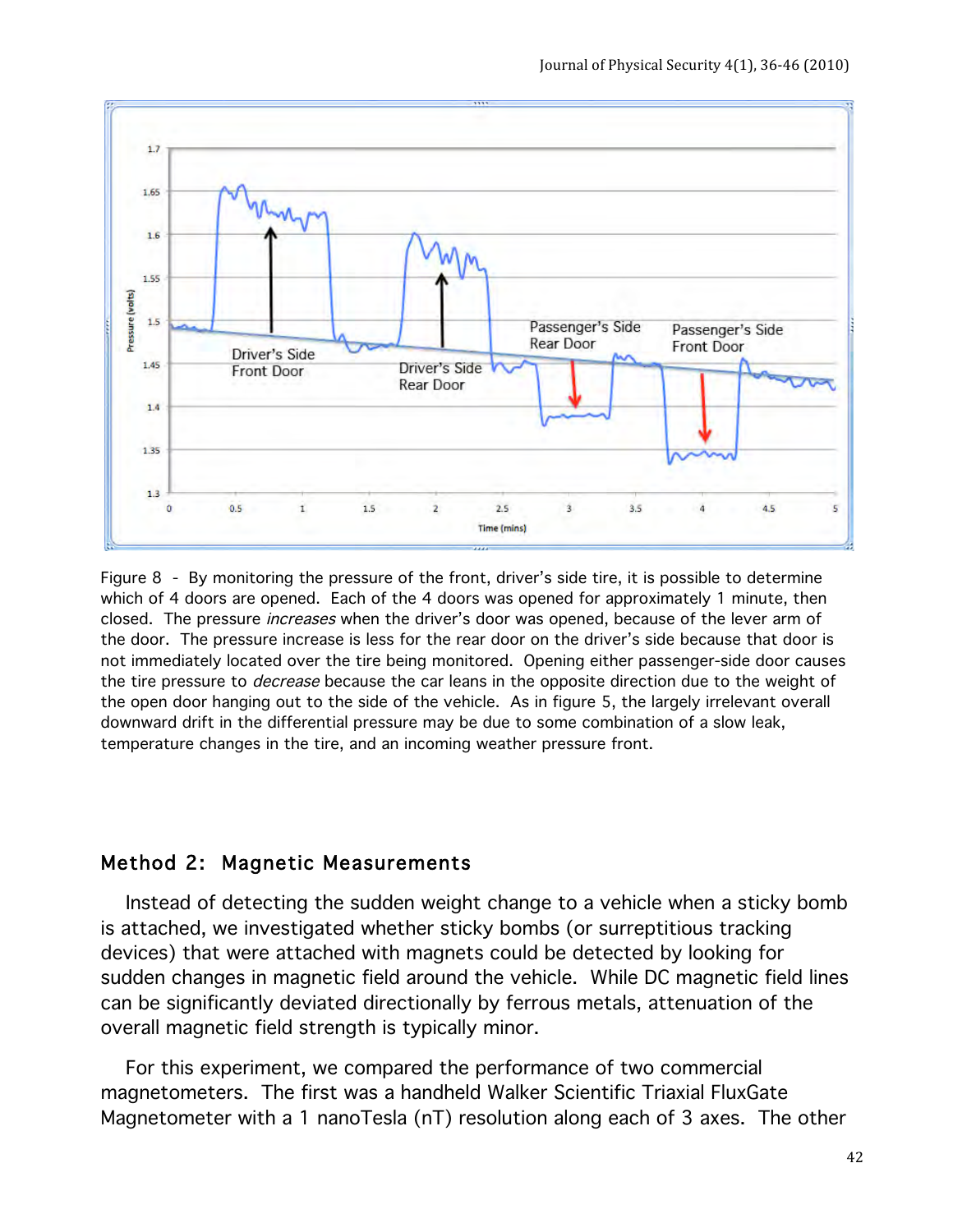magnetometer was a PNI V2XE 2-axis Digital Compass with an effective resolution of about 50 nT along each axis.[3] (By comparison, the amplitude of the Earth's magnetic field at Argonne, IL is approximately 45,000 nT at the surface.)

 Readings from the Walker magnetometer were recorded manually from the liquid crystal display. PNI readings were recorded with an Apple notebook computer via a custom USB interface. Both magnetometers measure DC magnetic fields, but are not much affected by AC fields above a few hertz in frequency.

 The cost of the Walker and PNI magnetometers in (retail) quantities of 1 are ~\$2.5K and \$75, respectively.

 The automobile used for this experiment was a 1993 Subaru Legacy station wagon. We place the magnetometers on the driver's seat of the vehicle (see figure 9), even though this is not the optimal location for detecting sticky bombs applied to a car's exterior. A rare earth magnet was then placed at different locations near or on the vehicle's exterior, with the magnet's North pole oriented perpendicular to the vehicle's surface. (These locations, shown in figure 10, are not necessarily realistic for sticky bomb locations.)

 The magnet we used for this demonstration was a 1" long, 1" diameter cylindrical rare earth magnet  $(-1)$ . Its holding strength was 60 pounds for a clean, optimal magnetic metal surface, but substantially less when attached to an automobile. A magnet this strong might be overkill for a sticky bomb weighing a few pounds applied to a parked vehicle, but could be appropriate if the terrorist wanted to be sure the sticky bomb remained on the vehicle as it traveled along bumpy roads. Results for weaker magnets would scale linearly with the strength of the magnet.

 The results of our magnetic measurements are shown in table 1, and schematically in figure 10. The values shown are the amplitude of the change in magnetic field strength when the magnet was brought near or placed on the automobile. For the Walker magnetometer (being 3-axis), the change in amplitude was the quadrature, i.e., the square root of the squares of the changes in the magnetic field strength in the x, y, and z (vertical) directions. The 2-axis PNI magnetometer measured magnetic field strength only in the horizontal plane. Thus, the values shown for the PNI magnetometer in table 1 and figure 10 are the square root of the squares of the changes in magnetic field strength in the x and y directions only.

The results for the Walker magnetometer shown in table 1 and figure 10 are within about 20% of what we predicted theoretically for the magnet used in this demonstration by ignoring the presence of the metal in the car.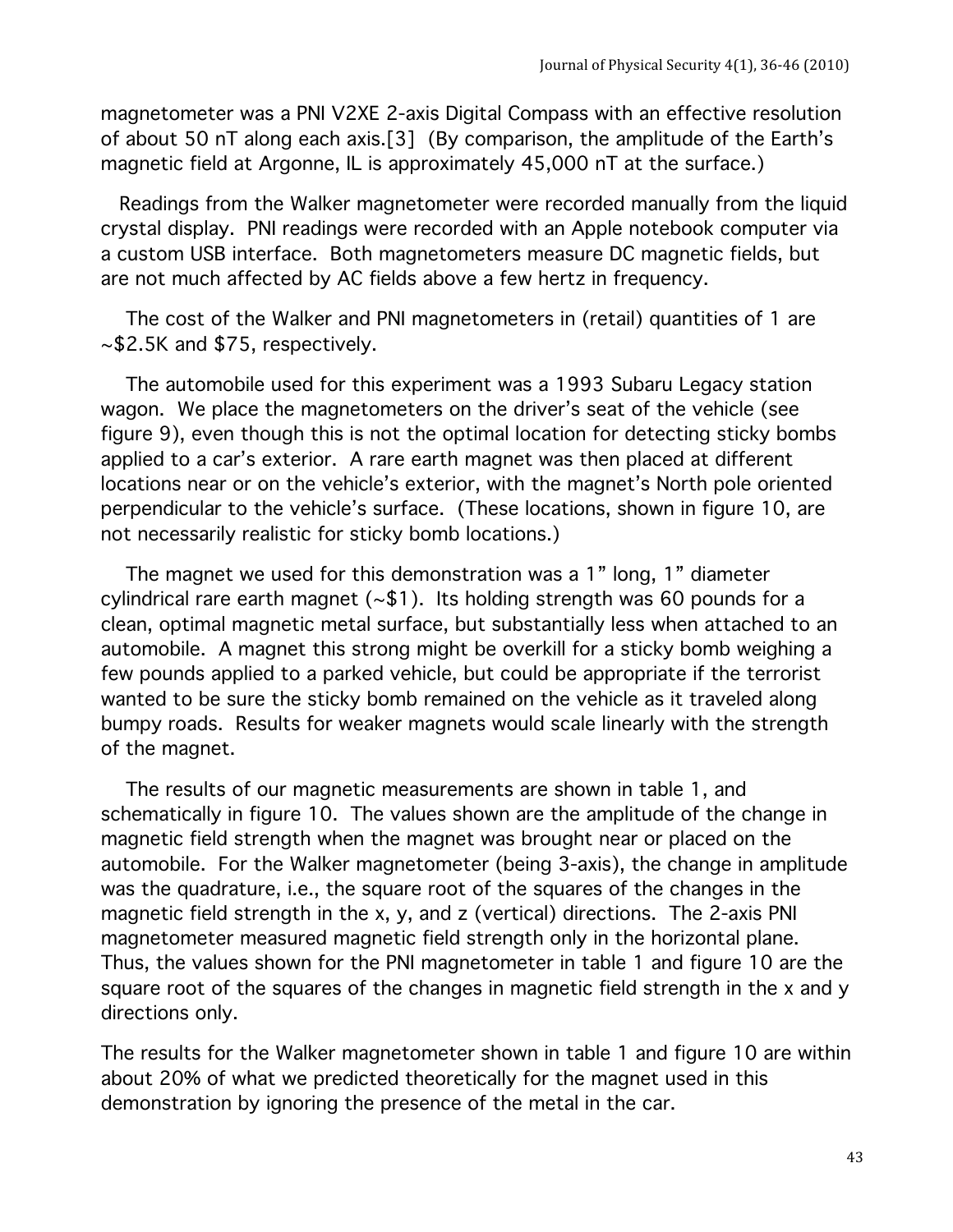

Figure 9 - The driver's seat location of the magnetometers and notebook computer used to record the PNI readings. The PNI module, which we built, consisted of the PNI magnetometer plus a USB interface circuit.

Table 1 - Experimental results for changes in the amplitude of the 3-dimensional (Walker) and 2 dimensional (PNI) magnetic field strength when the rare earth magnet was placed on or near the car. The approximate uncertainties for these measurements are  $\pm 3$  nT for the Walker magnetometer and ±70 nT for the PNI magnetometer.

| location                                   | Walker $(\Delta nT)$ | PNI $(\Delta nT)$ |
|--------------------------------------------|----------------------|-------------------|
| 7 feet in front of the front license plate | 361                  |                   |
| left (passenger's side) front fender       | 289                  | 251               |
| front license plate                        | 391                  | 52                |
| right (driver's side) front fender         | 3364                 | 1577              |
| rear, driver's side door                   | 2472                 | 909               |
| right (driver's side) rear fender          | 1785                 | 272               |
| rear license plate                         | 449                  | 146               |
| left (passenger's side) rear fender        | 283                  | 251               |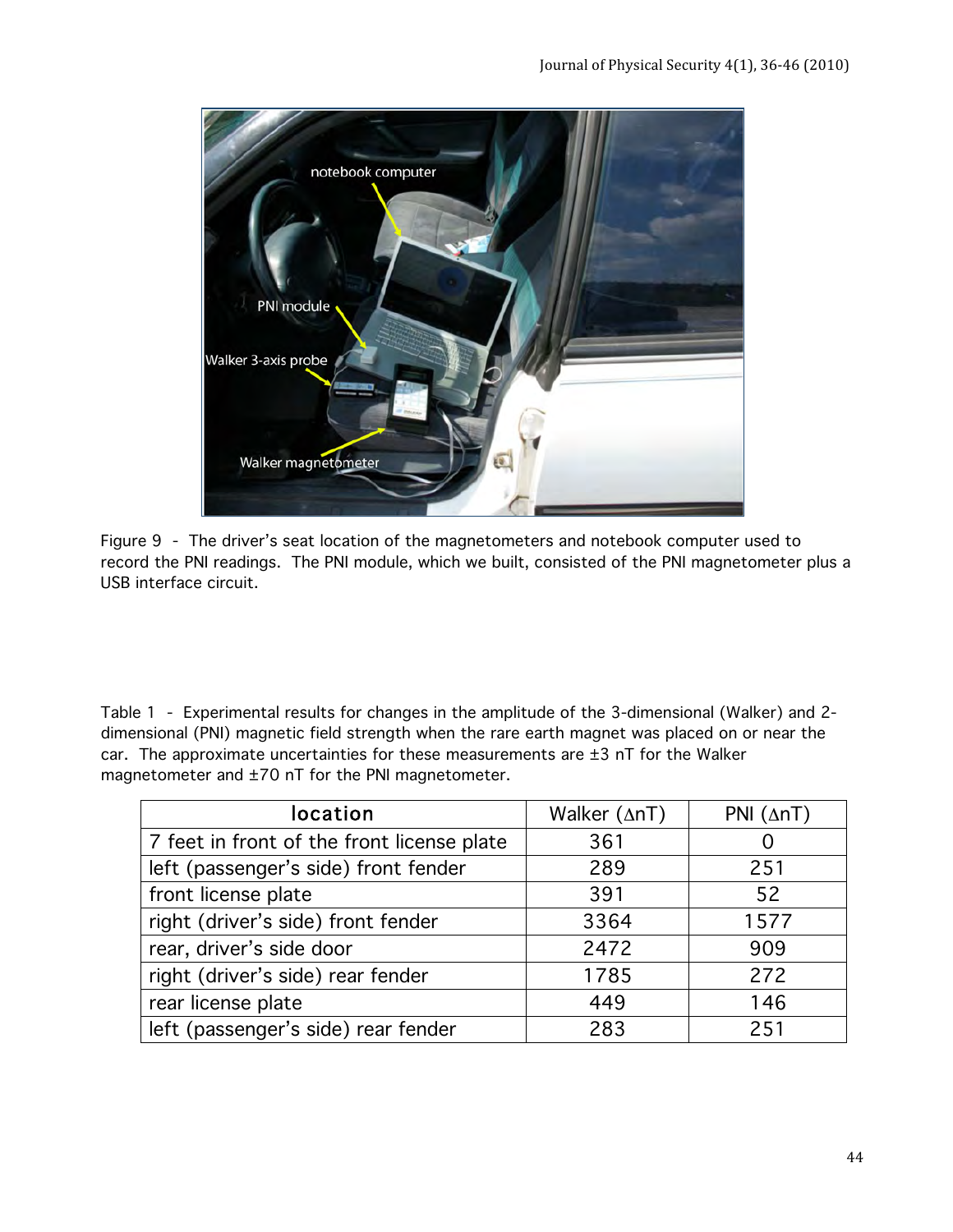

Figure 10 - The results from table 1. The orange dots indicate the location of the magnet. The Walker readings are shown in green for each location, with the PNI readings in black parenthesis.

 Differences in the readings for the Walker magnetometer vs. the PNI magnetometer are probably due to the PNI not measuring in the z (vertical) direction, the fact that the magnet and the PNI magnetometer were not in the same plane, the fact that the surface of the automobile where the magnet was attached was not always vertical, and our rather crude calibration and nulling (zeroing) techniques for the PNI magnetometer. (The Walker magnetometer displays results directly in nT and has a sophisticated built-in nulling algorithm. The PNI magnetometer gives results only in arbitrary units and lacks an amplitude nulling algorithm. This is because it is fundamentally a compass, interested only in magnetic angles.)

### Discussion: Magnetic Measurements

 Table 1 and figure 10 show that both the Walker and PNI magnetometers could easily detect placement of the magnet used in this demonstration. Based on these results, the Walker magnetometer should have little problem detecting a